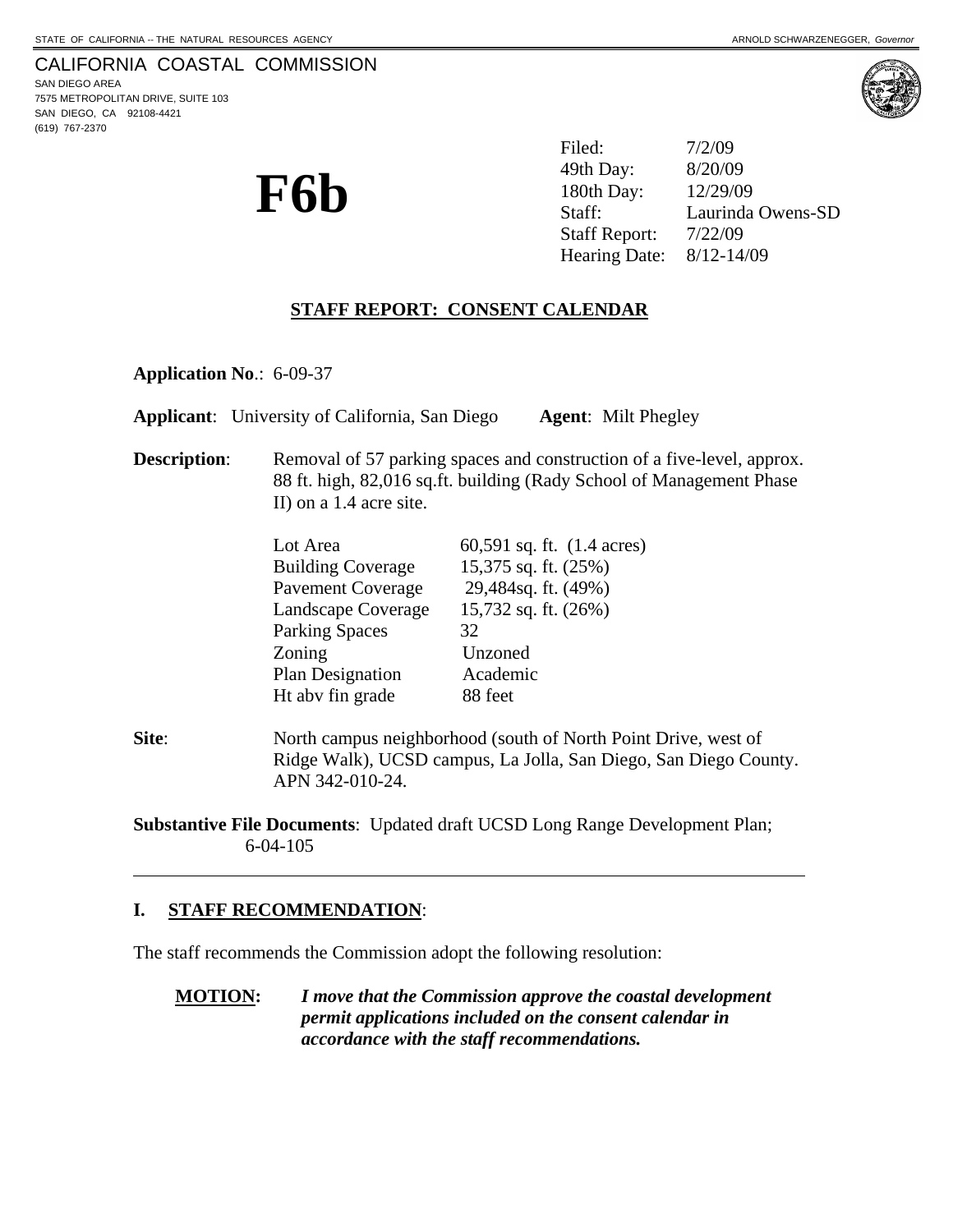### **STAFF RECOMMENDATION TO ADOPT CONSENT CALENDAR:**

Staff recommends a **YES** vote. Passage of this motion will result in approval of all the permits included on the consent calendar. The motion passes only by affirmative vote of a majority of the Commissioners present.

### **II. Standard Conditions**.

See attached page.

## **III. Special Conditions**.

The permit is subject to the following conditions:

 **1.** Final Landscaping Plan. **PRIOR TO THE ISSUANCE OF THE COASTAL DEVELOPMENT PERMIT**, the applicant shall submit a final landscape plan for the review and written approval of the Executive Director. Said plan shall be in substantial conformance with the draft landscape plan submitted by Ellerbe Becket dated 4/3/09, and shall include the following:

- a. A plan showing the type, size, extent and location of all trees/shrubs on the site including the proposed irrigation system and other landscape features;
- b. All landscaping shall be drought-tolerant and either native or non-invasive plant species. No plant species listed as problematic and/or invasive by the California Native Plant Society, the California Invasive Plant Council, or as may be identified from time to time by the State of California shall be employed or allowed to naturalize or persist on the site. No plant species listed as 'noxious weed' by the State of California or the U.S. Federal Government shall be utilized within the property.
- c. A planting schedule that indicates that the planting plan shall be implemented within 60 days of completion of the residential construction
- d. A written commitment by the applicant that all required plantings shall be maintained in good growing condition, and whenever necessary, shall be replaced with new plant materials to ensure continued compliance with applicable landscape screening requirements.
- e. Rodenticides containing any anticoagulant compounds (including, but not limited to, Warfarin, Brodifacoum, Bromadiolone or Diphacinone) shall not be used.
- f Five years from the date of issuance of the coastal development permit, the applicant shall submit for review and written approval of the Executive Director, a landscape monitoring report, prepared by a licensed Landscape Architect or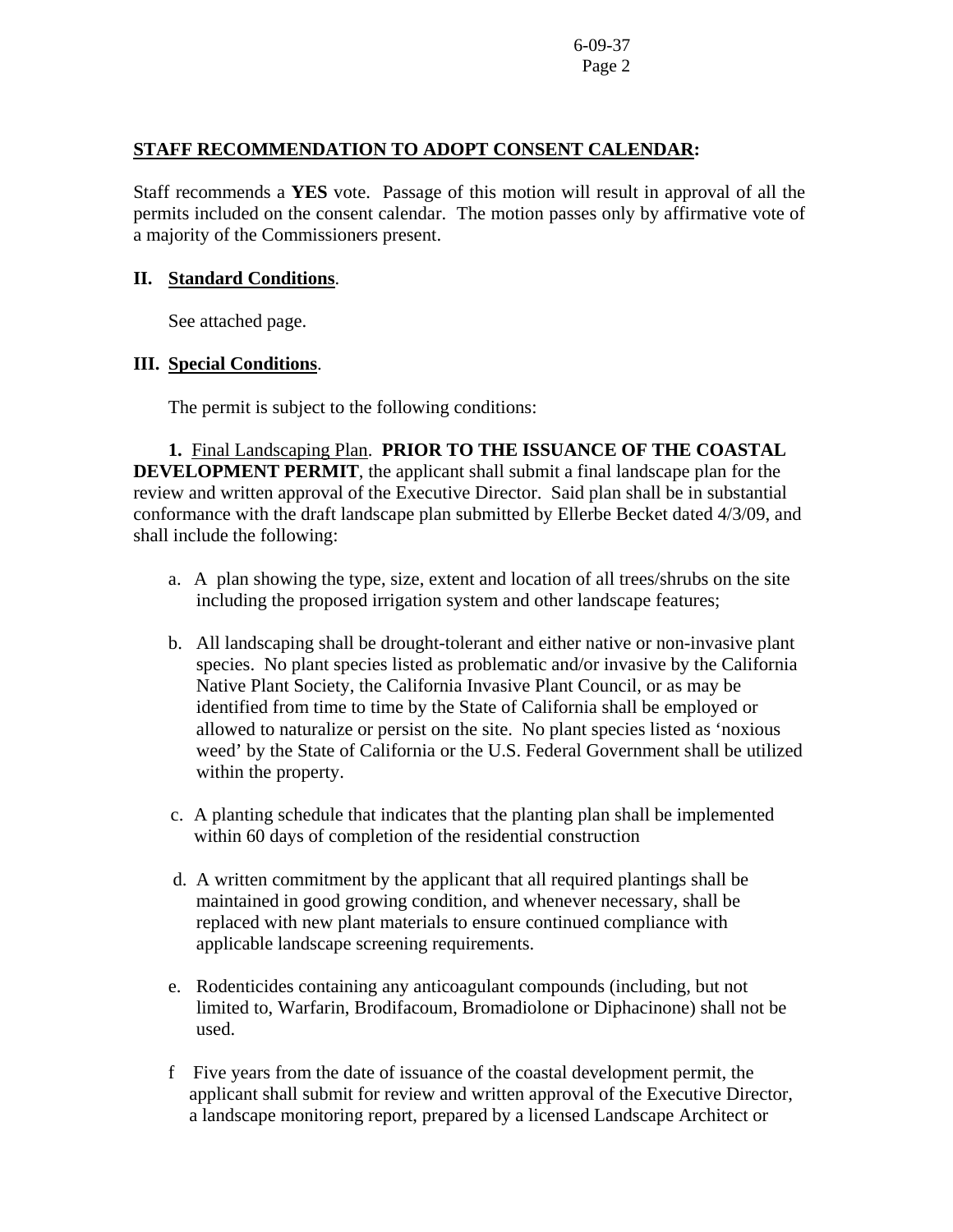qualified Resource Specialist, which certifies the on-site landscaping is in conformance with the landscape plan approved pursuant to this Special Condition. The monitoring report shall include photographic documentation of plant species and plant coverage.

 If the landscape monitoring report indicates the landscaping is not in conformance with or has failed to meet the performance standards specified in the landscaping plan approved pursuant to this permit, the applicant, or successors in interest, shall submit a revised or supplemental landscape plan for the review and written approval of the Executive Director. The revised landscaping plan must be prepared by a licensed Landscape Architect or Resource Specialist and shall specify measures to remediate those portions of the original plan that have failed or are not in conformance with the original approved plan.

The permittee shall undertake the development in accordance with the approved landscape plans. Any proposed changes to the approved plans shall be reported to the Executive Director. No changes to the plans shall occur without a Commission-approved amendment to the permit unless the Executive Director determines that no such amendment is legally required.

#### 2. Water Quality/BMPs.

- A. **PRIOR TO ISSUANCE OF THE COASTAL DEVELOPMENT PERMIT**, the applicant shall submit a final Water Quality Management Plan (WQMP), prepared by a licensed water quality professional, for review and written approval of the Executive Director. The WQMP shall be based on the Summary of Submittal Information for Hydrology and Water Quality received April 22, 2009 including recommendations in the Hydrology Study Rady School of Management (May 26, 2009), and additional hydrology information including: (1) Grading, Utility, Hardscape, Planting Plans and Details Sheets; (2) Hydrology and Water Quality Section of the Project EIR; (3) Summary Flow Chart (showing drainage, hydrology, and water quality actions and mitigations from the LRDP EIR); (4) UCSD Storm Water Management Plan, March 2003; (5) UCSD Storm Water Pollution Prevention Best Management Practices Handbook, February 2006. The WQMP shall incorporate structural and non-structural Best Management Practices (BMPs) (site design, source control and treatment control) designed and implemented to reduce, to the maximum extent practicable, the volume, velocity and pollutant load of stormwater and dry weather flows leaving the developed site and to minimize water quality impacts to surrounding coastal waters. In addition to the specifications above, the plan shall be in substantial conformance with the following requirements:
	- 1. Impervious surfaces, especially directly connected impervious areas, shall be detached and minimized, and alternative types of pervious pavement shall be used where feasible (e.g., pervious precast concrete pavers for plazas, walkways).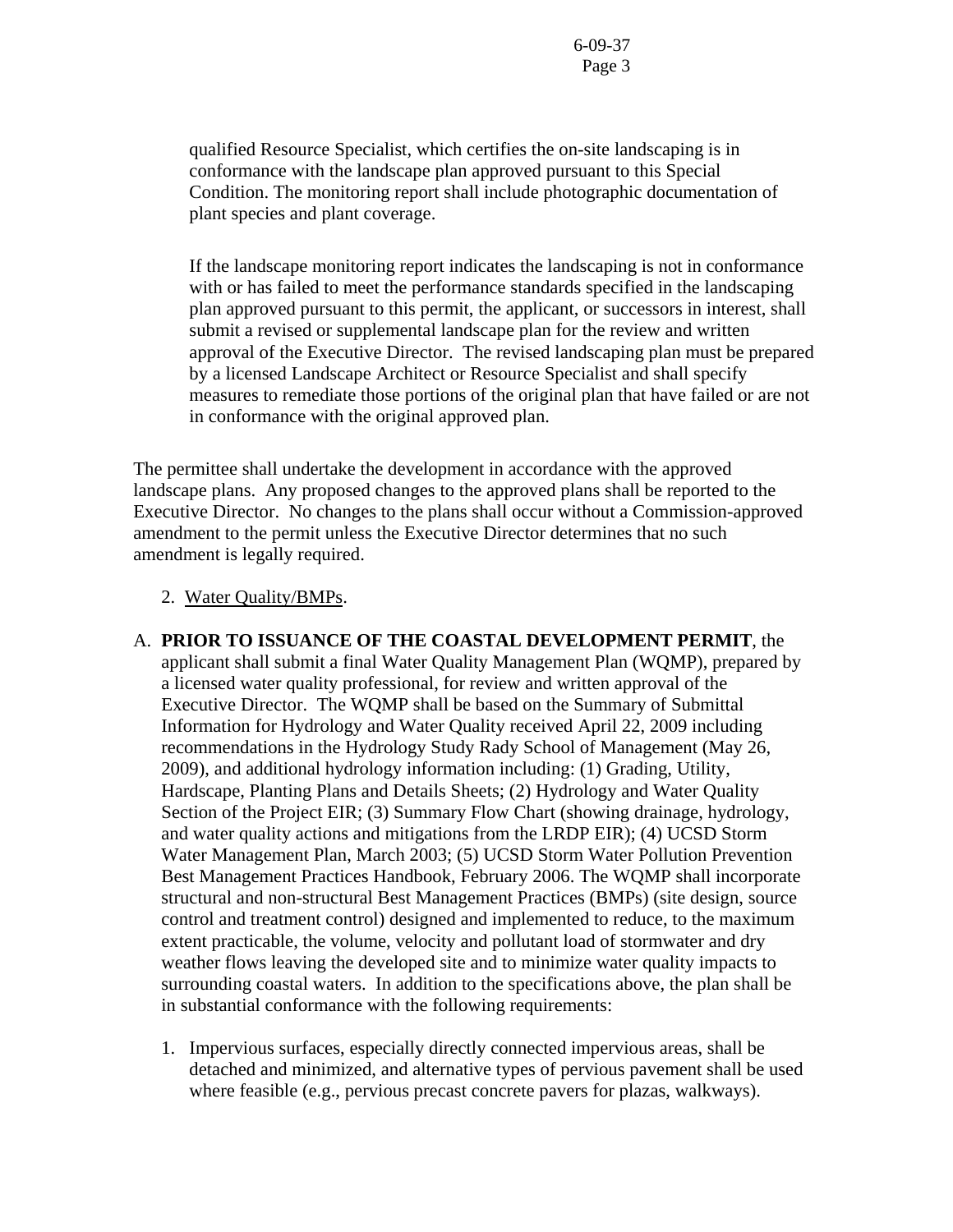- 2. Landscape area drains shall be raised 0.1 feet above the low point elevation to allow runoff to pond.
- 3. Roof drains and runoff from impervious areas shall be directed to landscaped areas (e.g., rain gardens where appropriate) prior to discharging to storm drain facilities.
- 4. Straw waddles, silt fences, check dams, stabilized construction entrances and exits, dust control and good housekeeping practices shall be used during construction.
- 5. Irrigation and the use of fertilizers and other landscaping chemicals shall be minimized.
- 6. Efficient Irrigation Measures including water saving irrigation heads and nozzles, flow sensors, automatic rain sensors and multiple programming capabilities shall be used.
- 7. A Fertilizer and Landscape Management program shall include Integrated Pest Management (IPM) practices and the use of a drought tolerant planting palette.
- 8. Trash, recycling and other waste containers, as necessary, shall be provided. All waste containers anywhere within the development shall be covered, watertight, and designed to resist scavenging animals.
- 9. A BMP treatment train shall be designed and implemented to collect and treat runoff and remove pollutants of concern (including heavy metals, oil and grease, hydrocarbons, trash and debris, sediment, nutrients and pesticides) through infiltration, filtration and/or biological uptake. The drainage system shall also be designed to convey and discharge runoff from the developed site in a non-erosive manner. Where possible, low-impact, sustainable features such as curb cuts and bioswales or infiltration/detention basins shall be used.
- 10. Post-construction structural BMPs (or suites of BMPs) shall be designed to treat, infiltrate or filter the amount of stormwater runoff produced by all storms up to and including the 85th percentile, 24-hour storm event for volume-based BMPs, and/or the 85th percentile, 1-hour storm event, with an appropriate safety factor (i.e., 2 or greater), for flow-based BMPs.
- 11. All BMPs shall be operated, monitored, and maintained for the life of the project and at a minimum, all structural BMPs shall be inspected, and where necessary, cleaned-out and/or repaired at the following minimum frequencies: (1) prior to October 15th each year; (2) during each month between October  $15<sup>th</sup>$  and April  $15<sup>th</sup>$  of each year and, (3) at least twice during the dry season.
- 12. Debris and other water pollutants removed from structural BMP(s) during cleanout shall be contained and disposed of in a proper manner.
- 13. It is the permittee's responsibility to maintain the drainage system and the associated structures and BMPs according to manufacturer's specifications.
- B. The permittee shall undertake development in accordance with the approved program. Any proposed changes to the approved program shall be reported to the Executive Director. No changes to the approved program shall occur without an amendment to this coastal development permit unless the Executive Director determines that no amendment is legally required.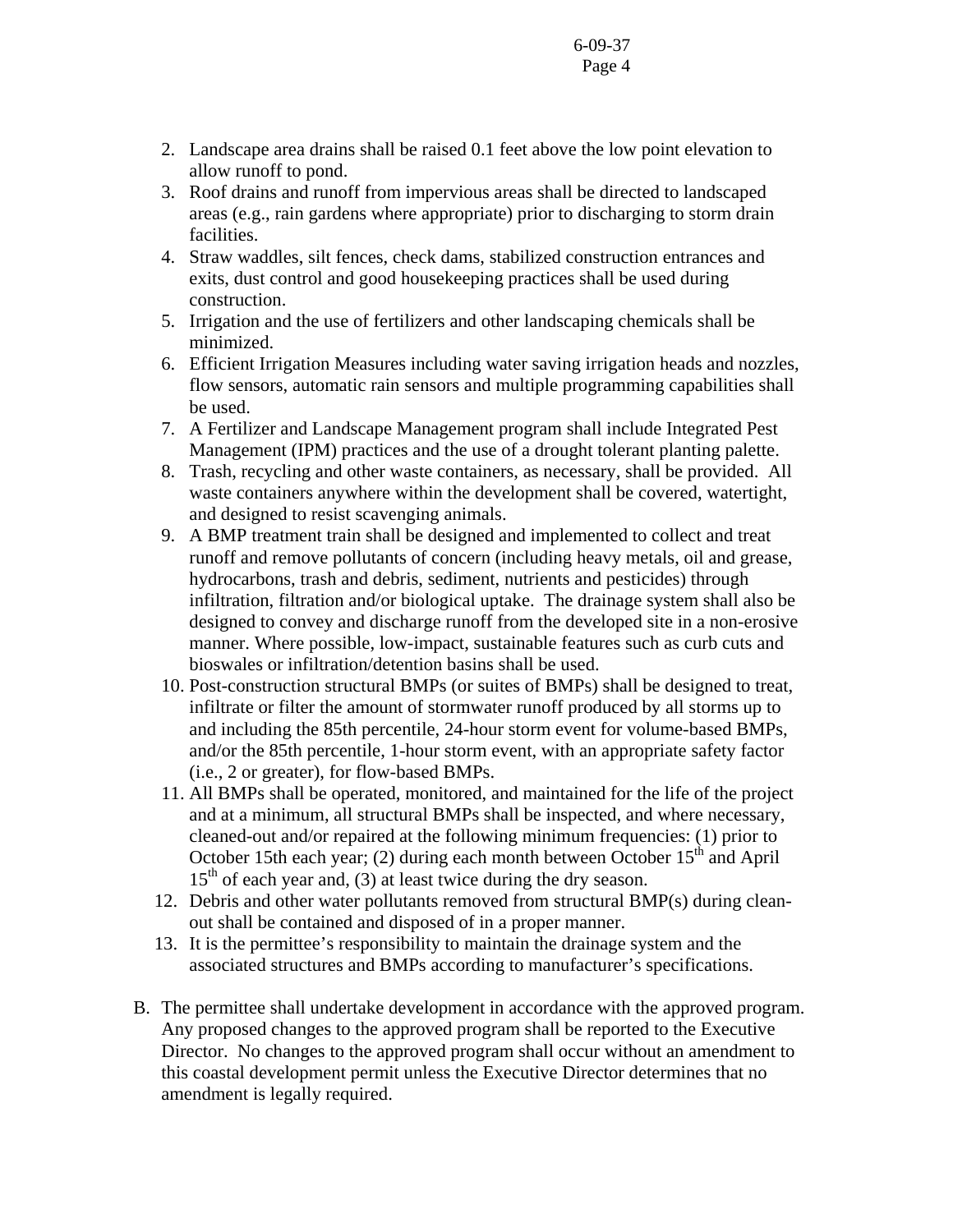## 3. Final Plans. **PRIOR TO THE ISSUANCE OF THE COASTAL**

**DEVELOPMENT PERMIT**, the applicant shall submit to the Executive Director for review and written approval, final plans for the proposed Rady School of Management Phase II project that are in substantial conformance with the plans submitted by Ellerbe Becket dated 4/3/09.

The permittee shall undertake the development in accordance with the approved plans. Any proposed changes to the approved plans shall be reported to the Executive Director. No changes to the plans shall occur without a Coastal Commission approved amendment to this coastal development permit amendment unless the Executive Director determines that no additional amendment is legally required.

## **IV. Findings and Declarations.**

The Commission finds and declares as follows:

**A. Detailed Project Description/History**. Proposed is the removal of 57 parking spaces and construction of a five-level, approximately 88 ft. high, 82,016 sq.ft. building (Rady School of Management Phase II) on a 1.4 acre site. The proposed project comprises classrooms, research lab offices, faculty/administrative offices, media labs, study rooms, a student career services center, student organization offices, and an executive education center. The building will connect with the existing Phase I facility on three levels and will complete the interior courtyard constructed as part of the first phase with pedestrian passage through the midpoint of the facility. The site presently consists of an 89-space parking lot and a landscaped area.

The project site is located in the North Campus neighborhood, west of Ridge Walk and north of the Rady School of Management Phase I (CDP No. 6-04-105) and south of the North Campus Housing Phase II project (CDP No. 6-09-8). As noted above, a total of 57 parking spaces will be removed from the site. After completion of the structure, there will be a remainder of 32 on-site parking spaces. Although it is difficult to determine an approximate parking ratio for the wide variety of campus uses and facilities, especially when a large percentage of students live on campus, UCSD has indicated that they carefully monitor all campus parking with an objective of keeping 10% of their supply of on-campus parking vacant during peak periods and that they have never fallen short of meeting their parking objectives in the last 25 years. Surveys are conducted on a regular basis. Recent parking surveys demonstrate that currently there are about 3,335 parking spaces available on campus at the time of peak demand, which equates to a vacancy factor of about 21%.

UCSD has also indicated that the highest occupancy rates occur for the parking facilities west of the freeway (I-5) and that there is much lower utilization on the east campus. As explained by the applicant, while there are over 2,500 available parking spaces on the campus during peak periods, other than in the east campus (out of the Coastal Zone), there are no large reservoirs of available parking. In fact, the number of spaces available has slightly increased due to use of alternative transportation. Parking lots for students,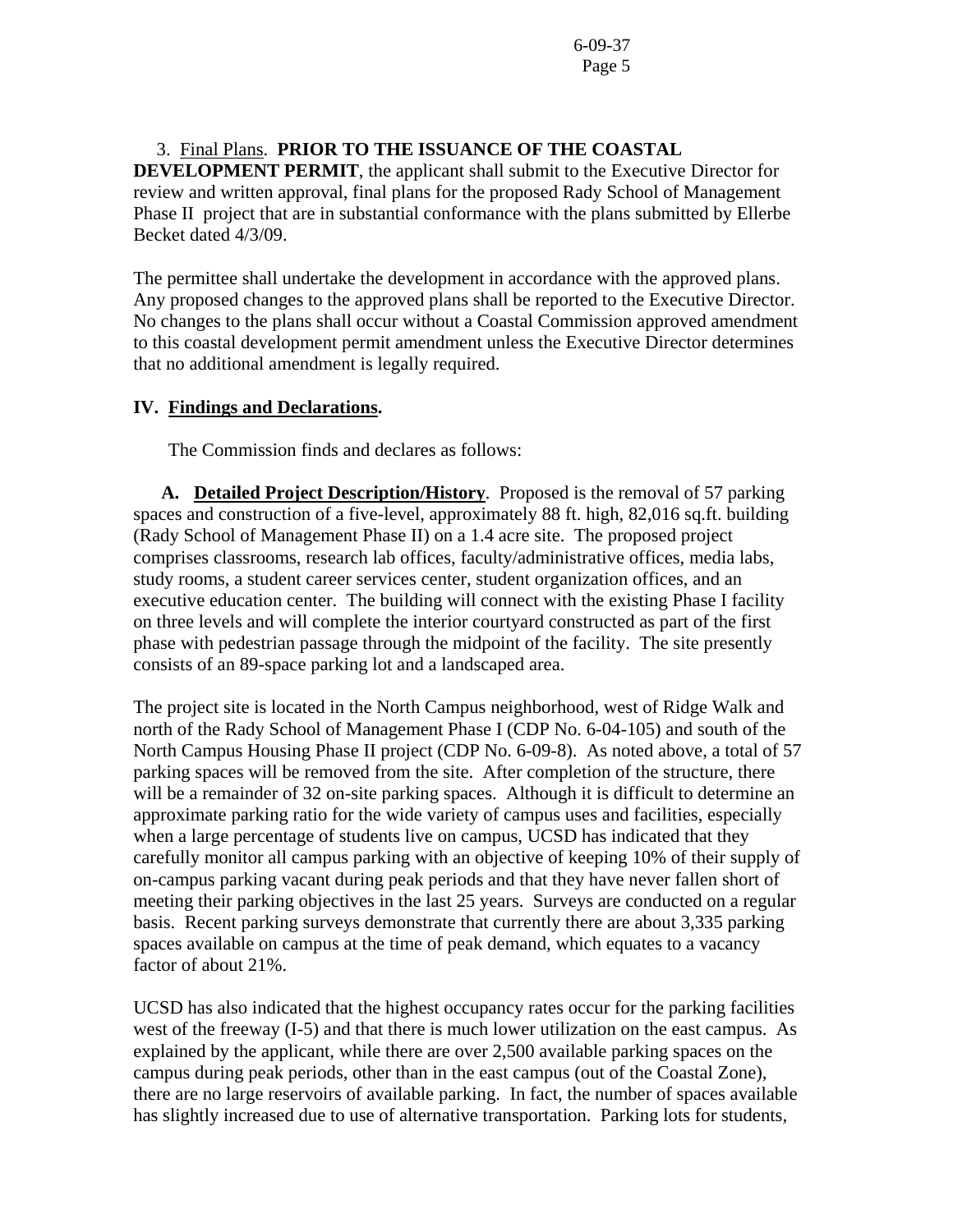faculty and visitors are spread throughout the campus with small pockets of available spaces in the various lots. The largest reservoir of available parking spaces during peak periods occurs in the east campus, where recent surveys document 1,900 of the noted 2,500 available spaces are located. Within the north campus neighborhood as a whole, there are about 1,309 spaces of which 86% are occupied at peak occupancy. Similarly, to the south, about 89% of the 2,390 parking spaces in the Eleanor Roosevelt neighborhood typically are occupied at peak occupancy.

UCSD has an excellent alternative transportation program which includes a shuttle program (along with a carpool program, vanpool program, train program, transit program, cycling program, and car-sharing program). A campus shuttle stop is located at the proposed project site to encourage alternative transportation. As noted above, UCSD Transportation Services operates one of the largest successful alternative transportation programs in San Diego County for the UCSD population. It operates multiple free campus shuttles which provide connections throughout campus and to the Universityaffiliated off campus locations. More than half of the daily commuters to the UCSD campus are using alternative transportation modes to campus. UCSD has also used its transportation demand management program to reduce drive-alone transportation behavior. Parking permit sales--an indication of the demand for drive alone transportation--have decreased even though the UCSD campus population has increased and the supply of parking has simultaneously decreased. Campus shuttle use has also increased as service has been expanded in recent years. As noted by UCSD, the loss of the 57 parking spaces can easily be accommodated at the Hopkins and Pangea parking structures—both of which have ample parking available. These lots are located 1,325 and 1,225 feet southwest and southeast of the project site (ref. Exhibit No. 3).

 **B. Biological Resources**. Coastal Act policies 30240 and 30251 restrict the alteration of natural landforms and protect sensitive habitats. Section 30231 of the Coastal Act requires that coastal waters are protected and runoff minimized.

The proposed development will not have an adverse impact on any sensitive habitat, and will not result in erosion or adverse impacts to water quality, as adequate drainage controls will be provided. Thus, the Commission finds the project consistent with the resource protection policies of Chapter 3 of the Coastal Act.

 **C. Community Character /Visual Quality.** The development is located within an existing developed area and will be compatible with the character and scale of the surrounding area, which includes a number of multi-story structures. It is situated midcampus and will not impact public views. Therefore, the Commission finds that the development conforms to Section 30251 of the Coastal Act.

**D. Public Access/Parking**. The proposed development will not have an adverse impact on public access to the coast or to nearby recreational facilities. The development is an addition (Phase II) to the existing Rady School of Management (Phase I). The new structure is proposed to complement the existing facilities by providing additional educational facilities. Atlhough 57 spaces will be displaced through the proposed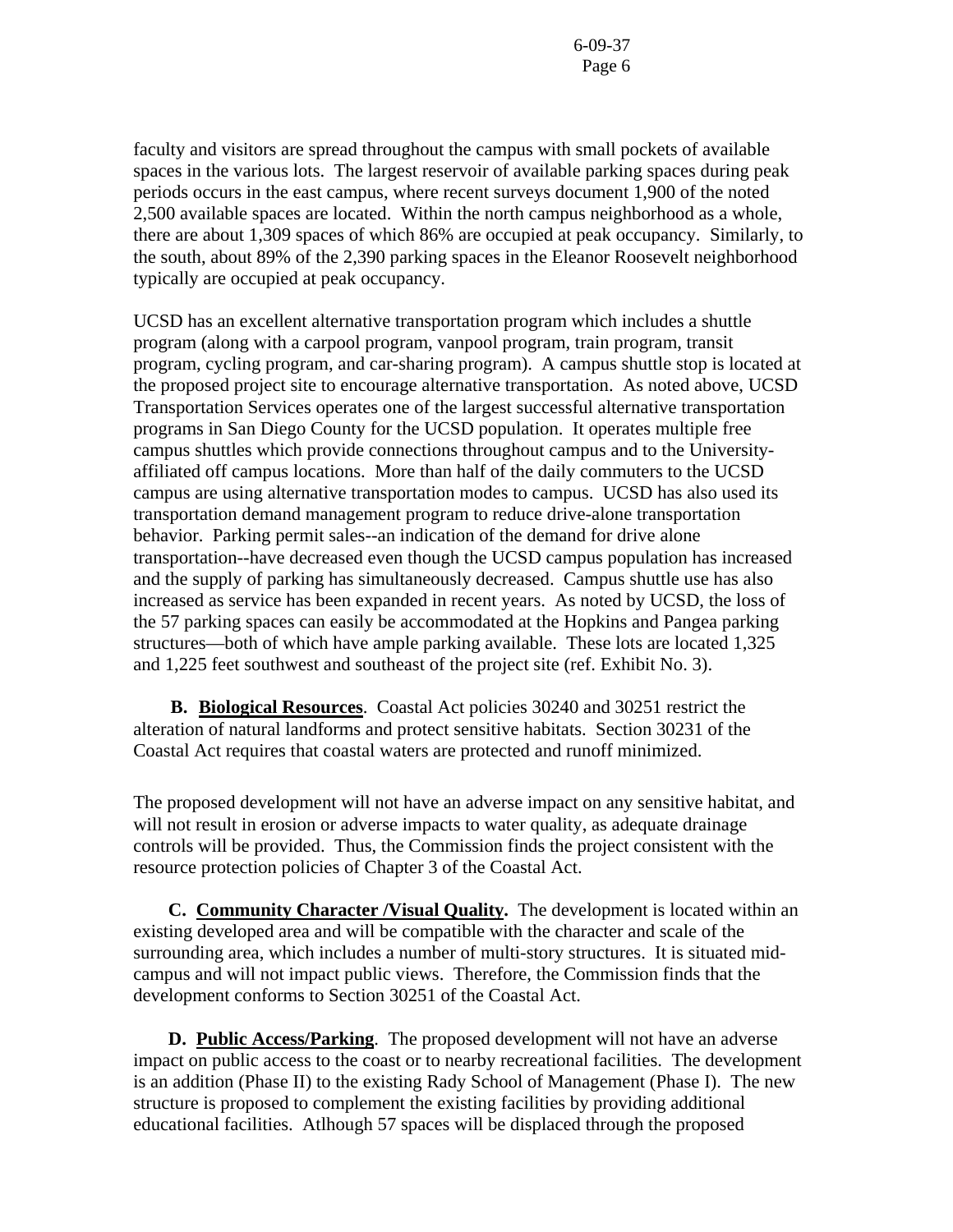project, there are a number of nearby parking lots that the applicant has identified (described earlier) where there will be ample excess parking that can be used by those students at the Rady Management School or who will need to drive to the facility. In addition, the site is well east of North Torrey Pines Road and thus removed from the beach and other public recreation areas. Therefore, the Commission finds the proposed development conforms to Sections 30210 through 30214, Sections 30220 through 30224, Section 30252 and Section 30604(c) of the Coastal Act.

**E. Local Coastal Planning**. The City of San Diego does have a certified LCP for most of its coastal zone. However, the UCSD campus segments in La Jolla are not part of that program and remain an area of deferred certification where the Commission temporarily retains coastal development permit authority. UCSD does have a Long Range Development Plan (LRDP), but does not plan to submit it for certification. The proposed development will be consistent with Chapter 3 of the Coastal Act, the legal standard of review, and also with the LRDP which is used as guidance. Approval of the project will not prejudice the ability of the University to prepare and implement an LRDP that is in conformity with the provisions of Chapter 3.

 **F. California Environmental Quality Act**. There are no feasible alternatives or feasible mitigation measures available which would substantially lessen any significant adverse effect which the activity may have on the environment. Therefore, the Commission finds that the proposed project is the least environmentally damaging feasible alternative and is consistent with the requirements of the Coastal Act to conform to CEQA.

# **STANDARD CONDITIONS:**

- 1. Notice of Receipt and Acknowledgment. The permit is not valid and development shall not commence until a copy of the permit, signed by the permittee or authorized agent, acknowledging receipt of the permit and acceptance of the terms and conditions, is returned to the Commission office.
- 2. Expiration. If development has not commenced, the permit will expire two years from the date on which the Commission voted on the application. Development shall be pursued in a diligent manner and completed in a reasonable period of time. Application for extension of the permit must be made prior to the expiration date.
- 3. Interpretation. Any questions of intent or interpretation of any condition will be resolved by the Executive Director or the Commission.
- 4. Assignment. The permit may be assigned to any qualified person, provided assignee files with the Commission an affidavit accepting all terms and conditions of the permit.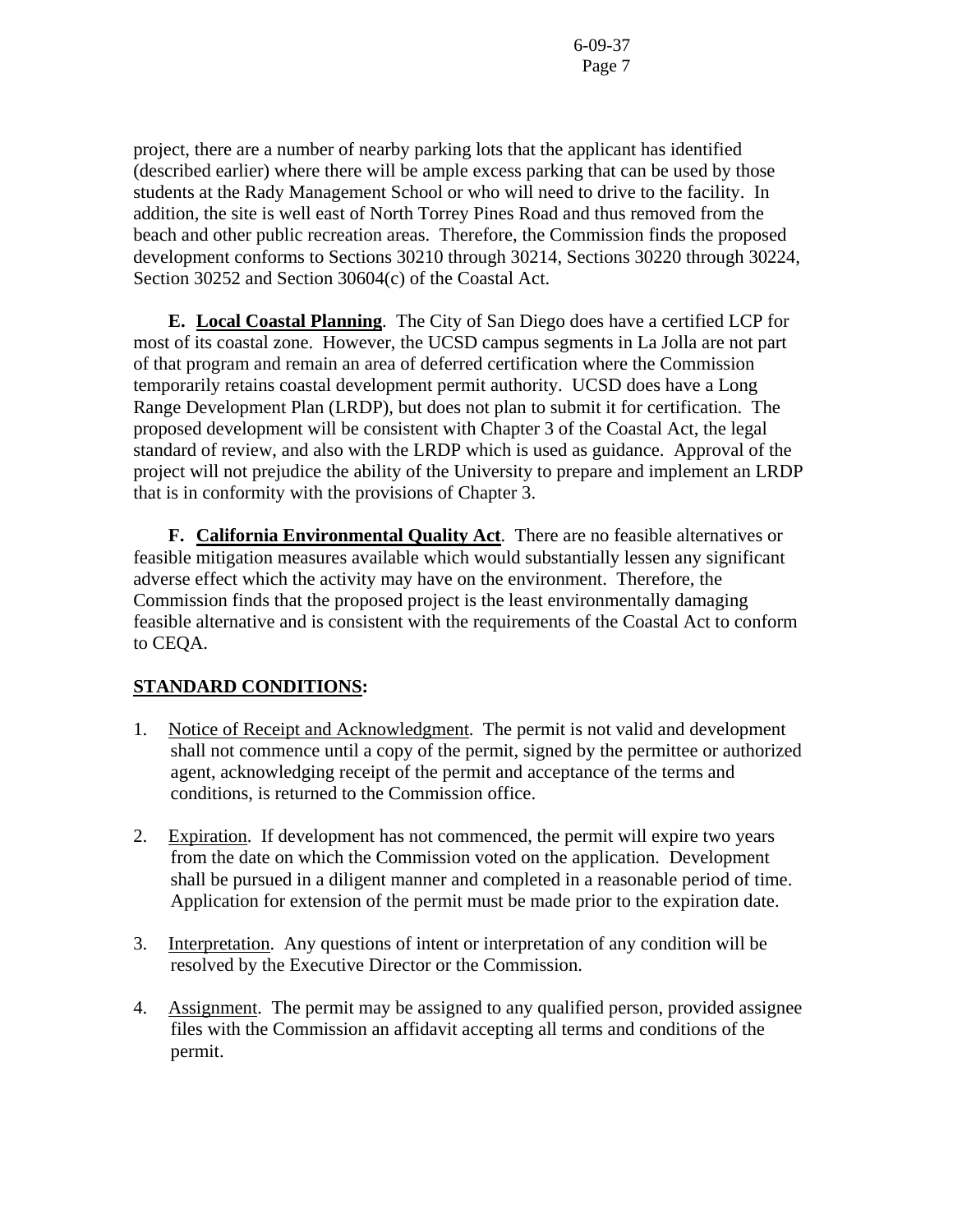5. Terms and Conditions Run with the Land. These terms and conditions shall be perpetual, and it is the intention of the Commission and the permittee to bind all future owners and possessors of the subject property to the terms and conditions.

(G:\San Diego\Reports\2009\6-09-037 UCSD Rady Mgmt Phase II stfrpt.doc)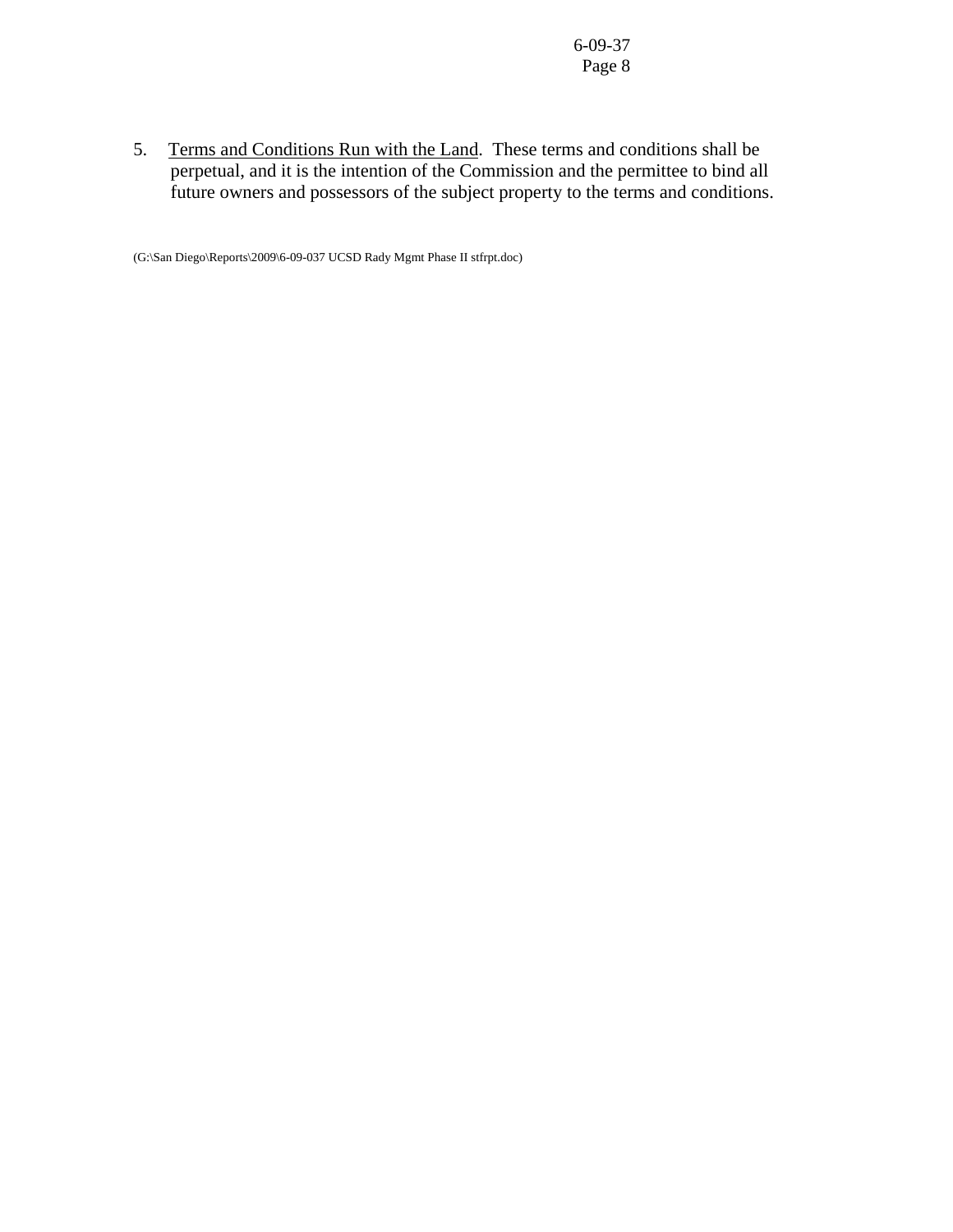